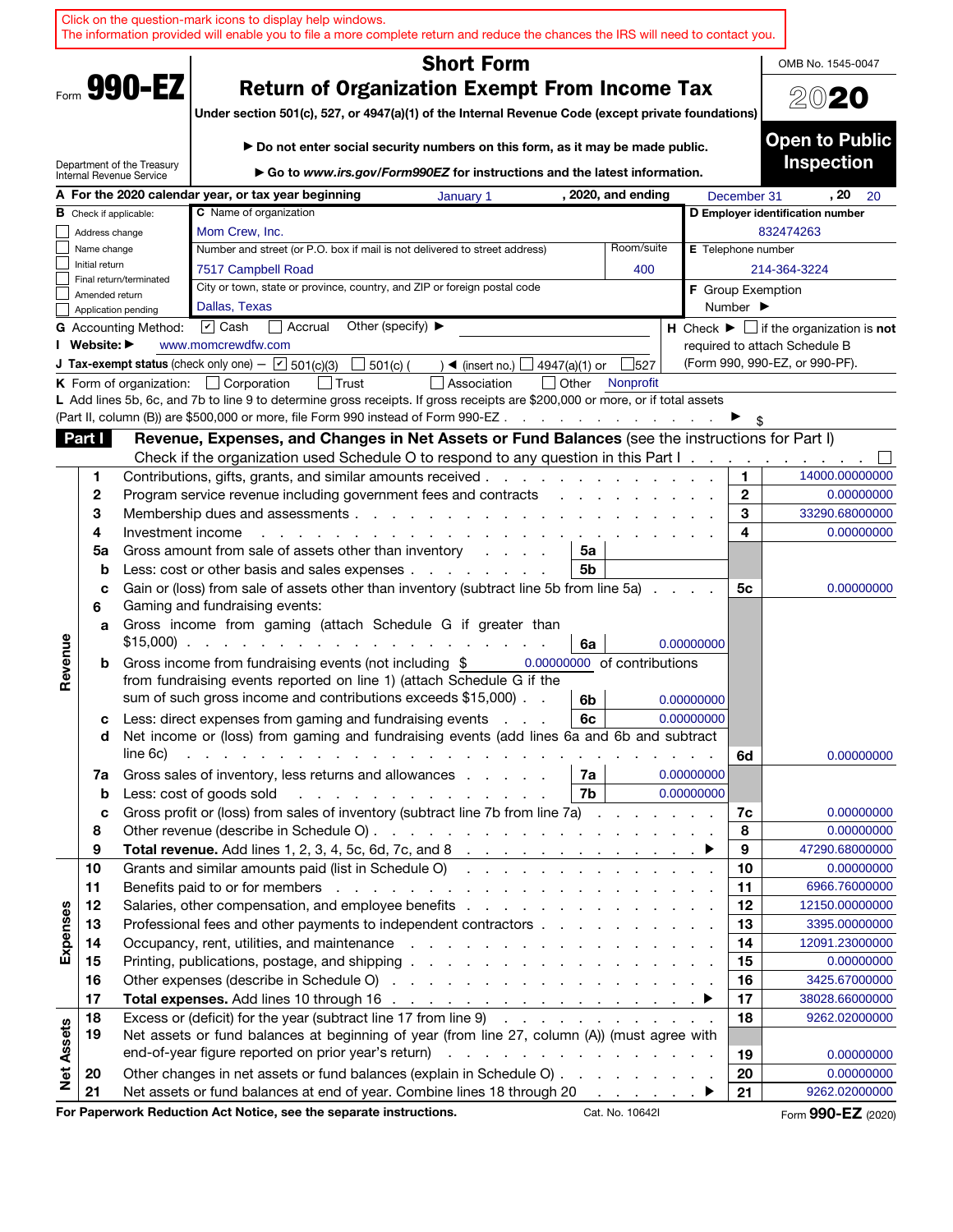|                | Form 990-EZ (2020)                                                                                                                                                                                                        |                                       |                                                            |                                                                           |            | Page 2                                               |
|----------------|---------------------------------------------------------------------------------------------------------------------------------------------------------------------------------------------------------------------------|---------------------------------------|------------------------------------------------------------|---------------------------------------------------------------------------|------------|------------------------------------------------------|
|                | <b>Balance Sheets</b> (see the instructions for Part II)<br>Part II                                                                                                                                                       |                                       |                                                            |                                                                           |            |                                                      |
|                | Check if the organization used Schedule O to respond to any question in this Part II                                                                                                                                      |                                       |                                                            |                                                                           |            |                                                      |
|                |                                                                                                                                                                                                                           |                                       |                                                            | (A) Beginning of year                                                     |            | (B) End of year                                      |
| 22             | Cash, savings, and investments                                                                                                                                                                                            |                                       |                                                            | 704.00000000 22                                                           |            | 9262.02000000                                        |
| 23             | Land and buildings. $\ldots$                                                                                                                                                                                              |                                       |                                                            | $0.00000000$ 23                                                           |            | 0.00000000                                           |
| 24             | Other assets (describe in Schedule O)                                                                                                                                                                                     |                                       |                                                            | $0.00000000$ 24                                                           |            | 0.00000000                                           |
| 25             | Total assets                                                                                                                                                                                                              |                                       |                                                            | $0.00000000$ 25                                                           |            | 0.00000000                                           |
| 26             | Total liabilities (describe in Schedule O)                                                                                                                                                                                |                                       |                                                            | 249.00000000 26                                                           |            | 0.00000000                                           |
| 27             | Net assets or fund balances (line 27 of column (B) must agree with line 21)                                                                                                                                               |                                       |                                                            | 3536.00000000 27                                                          |            | 926.02000000                                         |
| Part III       | Statement of Program Service Accomplishments (see the instructions for Part III)                                                                                                                                          |                                       |                                                            |                                                                           |            |                                                      |
|                | Check if the organization used Schedule O to respond to any question in this Part III                                                                                                                                     |                                       |                                                            |                                                                           |            | <b>Expenses</b>                                      |
|                | What is the organization's primary exempt purpose?                                                                                                                                                                        |                                       | To provide dance instruction/life skills to the community. |                                                                           |            | (Required for section<br>$501(c)(3)$ and $501(c)(4)$ |
|                | Describe the organization's program service accomplishments for each of its three largest program services,                                                                                                               |                                       |                                                            |                                                                           |            | organizations; optional for                          |
|                | as measured by expenses. In a clear and concise manner, describe the services provided, the number of                                                                                                                     |                                       |                                                            |                                                                           | others.)   |                                                      |
|                | persons benefited, and other relevant information for each program title.                                                                                                                                                 |                                       |                                                            |                                                                           |            |                                                      |
| 28             |                                                                                                                                                                                                                           |                                       |                                                            |                                                                           |            |                                                      |
|                |                                                                                                                                                                                                                           |                                       |                                                            |                                                                           |            |                                                      |
|                |                                                                                                                                                                                                                           |                                       |                                                            |                                                                           |            |                                                      |
|                | (Grants \$                                                                                                                                                                                                                |                                       | ) If this amount includes foreign grants, check here       |                                                                           | 28a        | 0.00000000                                           |
| 29             |                                                                                                                                                                                                                           |                                       |                                                            |                                                                           |            |                                                      |
|                |                                                                                                                                                                                                                           |                                       |                                                            |                                                                           |            |                                                      |
|                |                                                                                                                                                                                                                           |                                       |                                                            |                                                                           |            |                                                      |
|                | (Grants \$                                                                                                                                                                                                                |                                       | ) If this amount includes foreign grants, check here       |                                                                           | <b>29a</b> | 0.00000000                                           |
| 30             |                                                                                                                                                                                                                           |                                       |                                                            |                                                                           |            |                                                      |
|                |                                                                                                                                                                                                                           |                                       |                                                            |                                                                           |            |                                                      |
|                |                                                                                                                                                                                                                           |                                       |                                                            |                                                                           |            |                                                      |
|                | (Grants \$                                                                                                                                                                                                                |                                       | ) If this amount includes foreign grants, check here       |                                                                           | <b>30a</b> | 0.00000000                                           |
|                | 31 Other program services (describe in Schedule O)                                                                                                                                                                        |                                       |                                                            |                                                                           |            |                                                      |
|                | (Grants \$                                                                                                                                                                                                                |                                       | ) If this amount includes foreign grants, check here       |                                                                           | <b>31a</b> | 0.00000000                                           |
|                | 32 Total program service expenses (add lines 28a through 31a)                                                                                                                                                             |                                       |                                                            |                                                                           | 32         | 0.00000000                                           |
| <b>Part IV</b> | List of Officers, Directors, Trustees, and Key Employees (list each one even if not compensated-see the instructions for Part IV)<br>Check if the organization used Schedule O to respond to any question in this Part IV |                                       |                                                            |                                                                           |            |                                                      |
|                |                                                                                                                                                                                                                           |                                       |                                                            |                                                                           |            |                                                      |
|                |                                                                                                                                                                                                                           |                                       |                                                            |                                                                           |            | والمناول والمناول والمناولين                         |
|                |                                                                                                                                                                                                                           | (b) Average                           | (c) Reportable<br>compensation                             | (d) Health benefits.<br>contributions to employee (e) Estimated amount of |            |                                                      |
|                | (a) Name and title                                                                                                                                                                                                        | hours per week<br>devoted to position | (Forms W-2/1099-MISC)                                      | benefit plans, and                                                        |            | other compensation                                   |
|                |                                                                                                                                                                                                                           |                                       | (if not paid, enter -0-)                                   | deferred compensation                                                     |            |                                                      |
|                | Makesha Miles - Board Member                                                                                                                                                                                              | 20.00000000                           |                                                            |                                                                           |            |                                                      |
|                | 7517 Campbell Road, Suite 400, Dallas, Texas 75248                                                                                                                                                                        |                                       | 0.00000000                                                 | 0.00000000                                                                |            | 0.00000000                                           |
|                | <b>Birdlee Jackson - Board Member</b>                                                                                                                                                                                     | 20.00000000                           |                                                            |                                                                           |            | 0.00000000                                           |
|                | 7517 Campbell Road, Suite 400, Dallas, Texas 75248                                                                                                                                                                        |                                       | 0.00000000                                                 | 0.00000000                                                                |            |                                                      |
|                | Lisa Smith - Board Member<br>7517 Campbell Road, Suite 400, Dallas, Texas 75248                                                                                                                                           | 20.00000000                           | 0.00000000                                                 | 0.00000000                                                                |            | 0.00000000                                           |
|                |                                                                                                                                                                                                                           |                                       |                                                            |                                                                           |            |                                                      |
|                |                                                                                                                                                                                                                           |                                       |                                                            |                                                                           |            |                                                      |
|                |                                                                                                                                                                                                                           |                                       |                                                            |                                                                           |            |                                                      |
|                |                                                                                                                                                                                                                           |                                       |                                                            |                                                                           |            |                                                      |
|                |                                                                                                                                                                                                                           |                                       |                                                            |                                                                           |            |                                                      |
|                |                                                                                                                                                                                                                           |                                       |                                                            |                                                                           |            |                                                      |
|                |                                                                                                                                                                                                                           |                                       |                                                            |                                                                           |            |                                                      |
|                |                                                                                                                                                                                                                           |                                       |                                                            |                                                                           |            |                                                      |
|                |                                                                                                                                                                                                                           |                                       |                                                            |                                                                           |            |                                                      |
|                |                                                                                                                                                                                                                           |                                       |                                                            |                                                                           |            |                                                      |
|                |                                                                                                                                                                                                                           |                                       |                                                            |                                                                           |            |                                                      |
|                |                                                                                                                                                                                                                           |                                       |                                                            |                                                                           |            |                                                      |
|                |                                                                                                                                                                                                                           |                                       |                                                            |                                                                           |            |                                                      |
|                |                                                                                                                                                                                                                           |                                       |                                                            |                                                                           |            |                                                      |
|                |                                                                                                                                                                                                                           |                                       |                                                            |                                                                           |            |                                                      |
|                |                                                                                                                                                                                                                           |                                       |                                                            |                                                                           |            |                                                      |
|                |                                                                                                                                                                                                                           |                                       |                                                            |                                                                           |            |                                                      |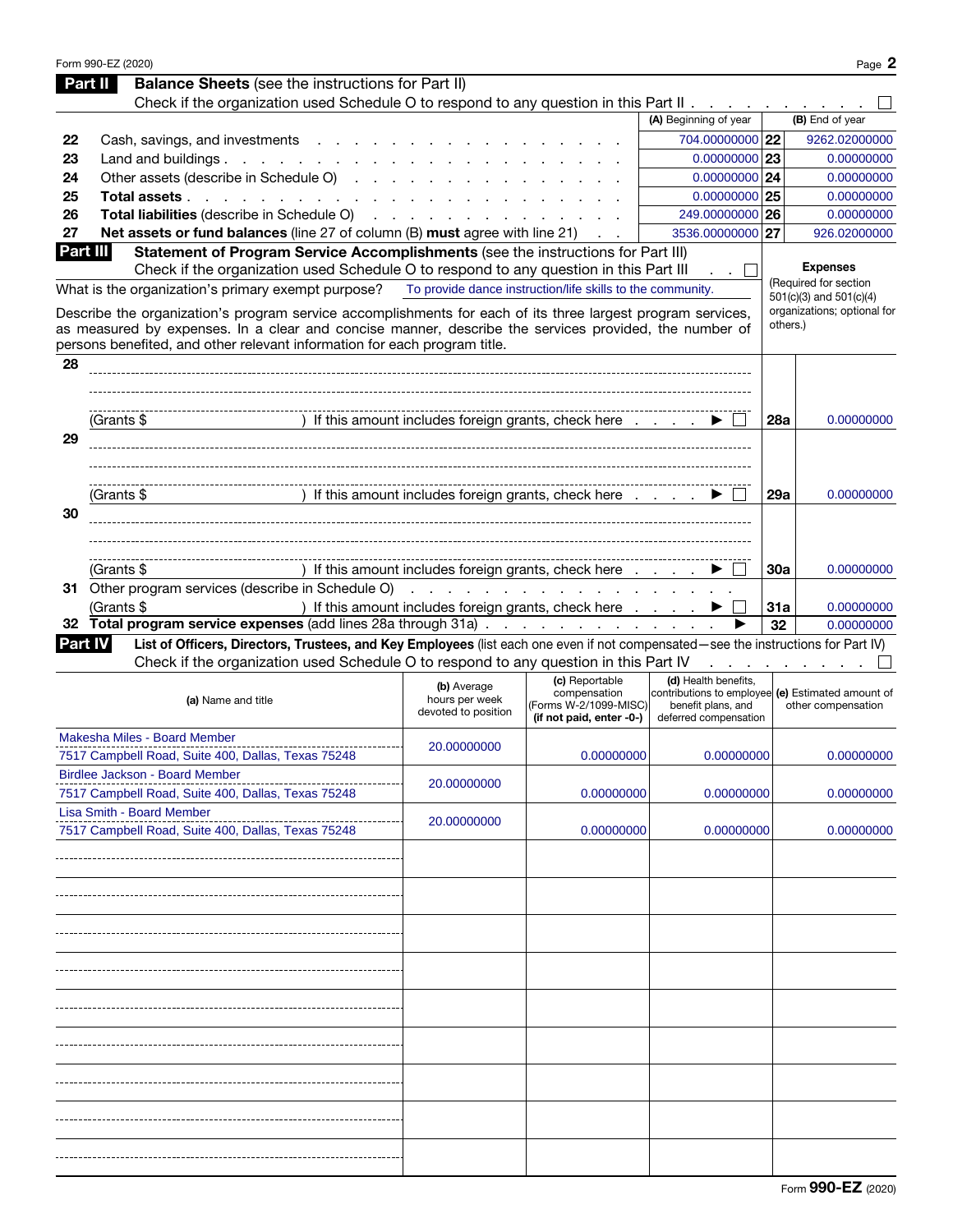|                          | Form 990-EZ (2020)                                                                                                                                                                                                                                                                                                                                                                                                                                                                                                                                                 |                       |                  | Page 3 |
|--------------------------|--------------------------------------------------------------------------------------------------------------------------------------------------------------------------------------------------------------------------------------------------------------------------------------------------------------------------------------------------------------------------------------------------------------------------------------------------------------------------------------------------------------------------------------------------------------------|-----------------------|------------------|--------|
| Part V                   | Other Information (Note the Schedule A and personal benefit contract statement requirements in the<br>instructions for Part V.) Check if the organization used Schedule O to respond to any question in this Part V                                                                                                                                                                                                                                                                                                                                                |                       |                  |        |
| 33                       | Did the organization engage in any significant activity not previously reported to the IRS? If "Yes," provide a<br>detailed description of each activity in Schedule O<br>and the company of the company                                                                                                                                                                                                                                                                                                                                                           | 33                    | <b>Yes</b>       | No     |
| 34                       | Were any significant changes made to the organizing or governing documents? If "Yes," attach a conformed<br>copy of the amended documents if they reflect a change to the organization's name. Otherwise, explain the<br>change on Schedule O. See instructions<br>$\mathbf{r}$ and $\mathbf{r}$                                                                                                                                                                                                                                                                   | 34                    |                  |        |
| 35a                      | Did the organization have unrelated business gross income of \$1,000 or more during the year from business<br>activities (such as those reported on lines 2, 6a, and 7a, among others)?                                                                                                                                                                                                                                                                                                                                                                            | 35a                   |                  |        |
| b<br>C                   | If "Yes" to line 35a, has the organization filed a Form 990-T for the year? If "No," provide an explanation in Schedule O<br>Was the organization a section 501(c)(4), 501(c)(5), or 501(c)(6) organization subject to section 6033(e) notice,<br>reporting, and proxy tax requirements during the year? If "Yes," complete Schedule C, Part III                                                                                                                                                                                                                   | 35b<br>35c            |                  |        |
| 36                       | Did the organization undergo a liquidation, dissolution, termination, or significant disposition of net assets<br>during the year? If "Yes," complete applicable parts of Schedule N                                                                                                                                                                                                                                                                                                                                                                               | 36                    |                  |        |
| 37a<br>b                 | Enter amount of political expenditures, direct or indirect, as described in the instructions $\blacktriangleright$   37a<br>0.00000000<br>Did the organization file Form 1120-POL for this year? .<br>the contract of the contract of the                                                                                                                                                                                                                                                                                                                          | 37 <sub>b</sub>       |                  |        |
| 38a                      | Did the organization borrow from, or make any loans to, any officer, director, trustee, or key employee; or were<br>any such loans made in a prior year and still outstanding at the end of the tax year covered by this return?                                                                                                                                                                                                                                                                                                                                   | 38a                   |                  |        |
| b<br>39<br>a<br>b<br>40a | 38b<br>If "Yes," complete Schedule L, Part II, and enter the total amount involved<br>0.00000000<br>Section 501(c)(7) organizations. Enter:<br>Initiation fees and capital contributions included on line 9<br>39a<br>0.00000000<br>Gross receipts, included on line 9, for public use of club facilities<br>39 <sub>b</sub><br>0.00000000<br>Section 501(c)(3) organizations. Enter amount of tax imposed on the organization during the year under:<br>section 4911 ▶<br>; section 4912 $\blacktriangleright$<br>; section 4955 $\blacktriangleright$            |                       |                  |        |
| b                        | Section 501(c)(3), 501(c)(4), and 501(c)(29) organizations. Did the organization engage in any section 4958<br>excess benefit transaction during the year, or did it engage in an excess benefit transaction in a prior year<br>that has not been reported on any of its prior Forms 990 or 990-EZ? If "Yes," complete Schedule L, Part I                                                                                                                                                                                                                          | 40 <sub>b</sub>       |                  |        |
| d<br>е                   | Section 501(c)(3), 501(c)(4), and 501(c)(29) organizations. Enter amount of tax imposed<br>on organization managers or disqualified persons during the year under sections 4912,<br>4955, and 4958.<br>Section 501(c)(3), 501(c)(4), and 501(c)(29) organizations. Enter amount of tax on line<br>All organizations. At any time during the tax year, was the organization a party to a prohibited tax shelter                                                                                                                                                     |                       |                  |        |
|                          | List the states with which a copy of this return is filed $\blacktriangleright$ Texas                                                                                                                                                                                                                                                                                                                                                                                                                                                                              | 40e                   |                  |        |
| 41<br>42a                | Telephone no. ▶<br>Located at ▶ 7517 Campbell Road, Dallas, Texas<br>$ZIP + 4$                                                                                                                                                                                                                                                                                                                                                                                                                                                                                     | 214-364-3224<br>75248 |                  |        |
|                          | Located at $\triangleright$ 1917 Letting the calendar year, did the organization have an interest in or a signature or other authority over<br>b At any time during the calendar year, did the organization have an interest in or a signa<br>a financial account in a foreign country (such as a bank account, securities account, or other financial account)?<br>If "Yes," enter the name of the foreign country ▶<br>See the instructions for exceptions and filing requirements for FinCEN Form 114, Report of Foreign Bank and<br>Financial Accounts (FBAR). | 42b                   | Yes   No         |        |
| c                        | At any time during the calendar year, did the organization maintain an office outside the United States?<br>If "Yes," enter the name of the foreign country ▶                                                                                                                                                                                                                                                                                                                                                                                                      | 42c                   |                  |        |
| 43                       | Section 4947(a)(1) nonexempt charitable trusts filing Form 990-EZ in lieu of Form 1041-Check here<br>and enter the amount of tax-exempt interest received or accrued during the tax year $\ldots$<br>43                                                                                                                                                                                                                                                                                                                                                            |                       |                  |        |
| 44a                      | Did the organization maintain any donor advised funds during the year? If "Yes," Form 990 must be<br>completed instead of Form 990-EZ<br>the contract of the contract of the contract of the contract of                                                                                                                                                                                                                                                                                                                                                           | 44a                   | Yes <sub>1</sub> | No     |
| b                        | Did the organization operate one or more hospital facilities during the year? If "Yes," Form 990 must be<br>completed instead of Form 990-EZ<br>the contract of the contract of the contract of the contract of the contract of                                                                                                                                                                                                                                                                                                                                    | 44b                   |                  |        |
| c<br>d                   | Did the organization receive any payments for indoor tanning services during the year?<br>If "Yes" to line 44c, has the organization filed a Form 720 to report these payments? If "No," provide an<br>explanation in Schedule O<br>a construction of the construction of the construction of the construction of the construction of the construction of the construction of the construction of the construction of the construction of the construction of the                                                                                                  | 44c<br>44d            |                  |        |
| 45а<br>b                 | Did the organization have a controlled entity within the meaning of section 512(b)(13)?<br>Did the organization receive any payment from or engage in any transaction with a controlled entity within the<br>meaning of section 512(b)(13)? If "Yes," Form 990 and Schedule R may need to be completed instead of                                                                                                                                                                                                                                                  | 45a<br>45b            |                  |        |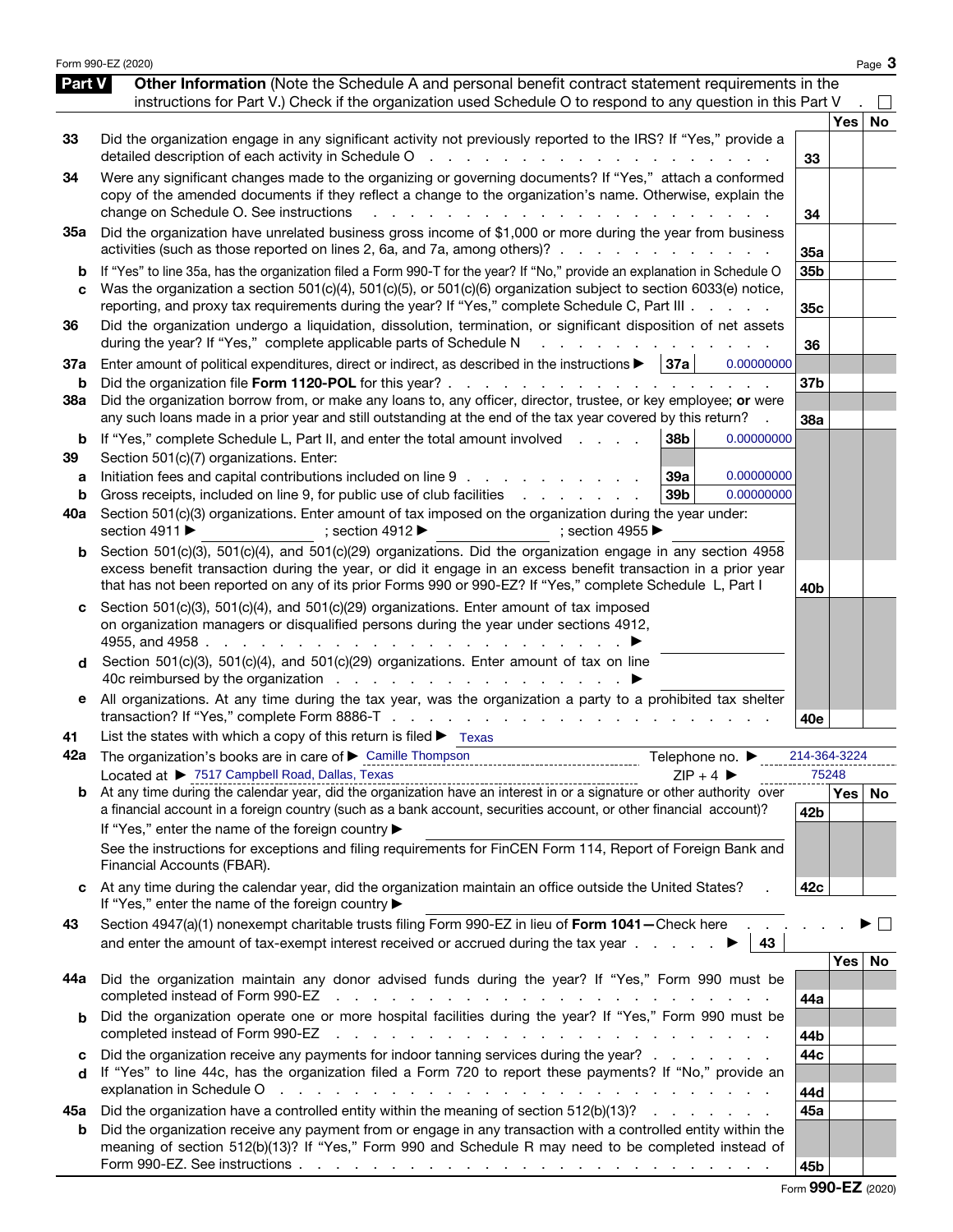|      |                                                                                                                     |    | Yes   No |  |
|------|---------------------------------------------------------------------------------------------------------------------|----|----------|--|
| - 46 | Did the organization engage, directly or indirectly, in political campaign activities on behalf of or in opposition |    |          |  |
|      | to candidates for public office? If "Yes," complete Schedule C, Part I.                                             | 46 |          |  |

| <b>Part VI</b> | Section 501(c)(3) Organizations Only                                                                       |
|----------------|------------------------------------------------------------------------------------------------------------|
|                | All section 501(c)(3) organizations must answer questions 47-49b and 52, and complete the tables for lines |
|                | $50$ and $51$ .                                                                                            |

|    | Check if the organization used Schedule O to respond to any question in this Part VI                          |                 |      |           |
|----|---------------------------------------------------------------------------------------------------------------|-----------------|------|-----------|
|    |                                                                                                               |                 | Yes⊺ | <b>No</b> |
| 47 | Did the organization engage in lobbying activities or have a section 501(h) election in effect during the tax |                 |      |           |
|    |                                                                                                               | 47              |      |           |
| 48 | Is the organization a school as described in section $170(b)(1)(A)(ii)$ ? If "Yes," complete Schedule E       | 48              |      |           |
|    | 49a Did the organization make any transfers to an exempt non-charitable related organization?                 | 49a             |      |           |
|    | <b>b</b> If "Yes," was the related organization a section 527 organization?                                   | 49 <sub>b</sub> |      |           |
|    |                                                                                                               |                 |      |           |

| 50 Complete this table for the organization's five highest compensated employees (other than officers, directors, trustees, and key |
|-------------------------------------------------------------------------------------------------------------------------------------|
| employees) who each received more than \$100,000 of compensation from the organization. If there is none, enter "None."             |

|     | (a) Name and title of each employee                                                                                                                                                                         | (b) Average<br>hours per week<br>devoted to position | (c) Reportable<br>compensation<br>(Forms W-2/1099-MISC) | (d) Health benefits,<br>contributions to employee<br>benefit plans, and deferred<br>compensation | (e) Estimated amount of<br>other compensation |
|-----|-------------------------------------------------------------------------------------------------------------------------------------------------------------------------------------------------------------|------------------------------------------------------|---------------------------------------------------------|--------------------------------------------------------------------------------------------------|-----------------------------------------------|
| N/A |                                                                                                                                                                                                             |                                                      |                                                         |                                                                                                  |                                               |
|     |                                                                                                                                                                                                             |                                                      |                                                         |                                                                                                  |                                               |
|     |                                                                                                                                                                                                             |                                                      |                                                         |                                                                                                  |                                               |
|     |                                                                                                                                                                                                             |                                                      |                                                         |                                                                                                  |                                               |
|     |                                                                                                                                                                                                             |                                                      |                                                         |                                                                                                  |                                               |
|     | f Total number of other employees paid over \$100,000 $\ldots$                                                                                                                                              |                                                      |                                                         |                                                                                                  |                                               |
| 51  | Complete this table for the organization's five highest compensated independent contractors who each received more than<br>\$100,000 of compensation from the organization. If there is none, enter "None." |                                                      |                                                         |                                                                                                  |                                               |
|     | (a) Name and business address of each independent contractor                                                                                                                                                |                                                      | (b) Type of service                                     |                                                                                                  | (c) Compensation                              |
| N/A |                                                                                                                                                                                                             |                                                      |                                                         |                                                                                                  |                                               |

| (a) Name and business address of each independent contractor                  | (b) Type of service | (c) Compensation |
|-------------------------------------------------------------------------------|---------------------|------------------|
| N/A                                                                           |                     |                  |
|                                                                               |                     |                  |
|                                                                               |                     |                  |
|                                                                               |                     |                  |
|                                                                               |                     |                  |
|                                                                               |                     |                  |
| d Total number of other independent contractors each receiving over \$100,000 | $\cdot$ $\cdot$     |                  |

52 Did the organization complete Schedule A? Note: All section 501(c)(3) organizations must attach a

completed Schedule A . . . . . . . . . . . . . . . . . . . . . . . . . . . ▶ Yes No

Under penalties of perjury, I declare that I have examined this return, including accompanying schedules and statements, and to the best of my knowledge and belief, it is true, correct, and complete. Declaration of preparer (other than officer) is based on all information of which preparer has any knowledge.  $\overline{u}$ 

| Sign<br><b>Here</b>            | $C^{U\setminus U}$<br>ainme mompson (Apr 14, 2021 11:26 CDT)<br>Signature of officer<br><b>Camille Thompson/Executive Director</b> |                      |      | Date      |                        |             |
|--------------------------------|------------------------------------------------------------------------------------------------------------------------------------|----------------------|------|-----------|------------------------|-------------|
|                                | Type or print name and title                                                                                                       |                      |      |           |                        |             |
| <b>Paid</b><br><b>Preparer</b> | Print/Type preparer's name                                                                                                         | Preparer's signature | Date |           | Check<br>self-employed | <b>PTIN</b> |
| <b>Use Only</b>                | Firm's name<br>$\rightarrow$                                                                                                       |                      |      |           | Firm's EIN ▶           |             |
|                                | Firm's address ▶                                                                                                                   |                      |      | Phone no. |                        |             |
|                                | May the IRS discuss this return with the preparer shown above? See instructions                                                    |                      |      |           |                        | Yes<br>No   |